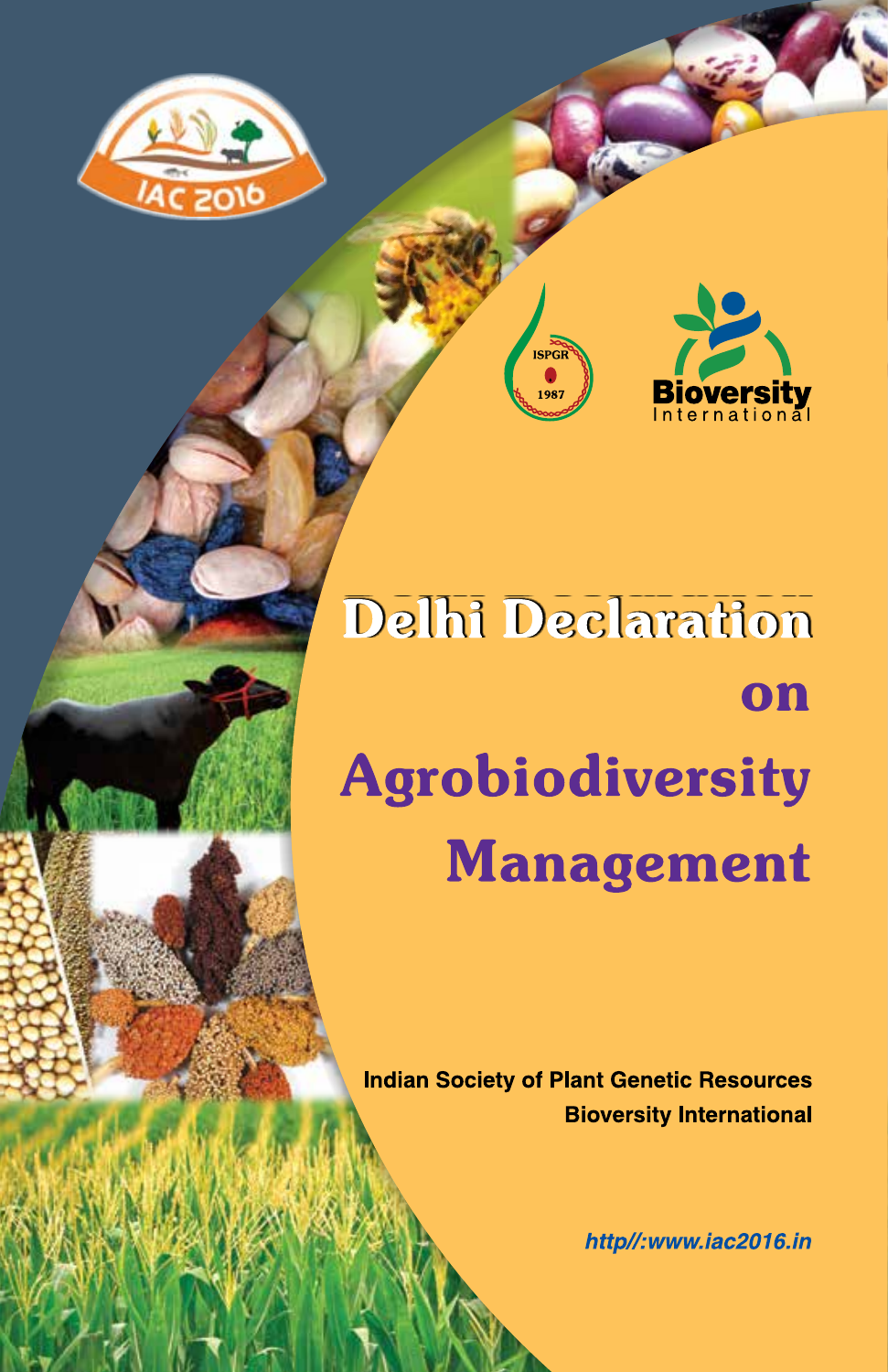The 1<sup>st</sup> International Agrobiodiversity Congress held in New Delhi, India, from 6-9 November, 2016 was attended by over 900 participants from 60 countries. Congress delegates discussed various aspects of conservation, management, access and use of agrobiodiversity in 16 technical sessions, four satellite sessions, a genebank roundtable, a public forum, a farmers' forum and poster sessions. Based on detailed deliberations, the delegates unanimously adopted the following declaration in the concluding session on November 9, 2016:

### **PREAMBLE**

- Agrobiodiversity includes crop varieties, livestock and fish breeds, and agriculturally useful insect and microbial species. Significant progress has been made towards the documentation, collection, conservation and use of agrobiodiversity related genetic resources, yet much more needs to be done towards their sustainable use, greater exchange and knowledge and technology transfer.
- If conserved and used sustainably, agrobiodiversity could make an important contribution towards resolving problems of hunger, food insecurity, malnutrition and climate change, thus help in attaining the Sustainable Development Goals (SDGs) and the Aichi Targets of the Convention on Biological Diversity.
- Limitations in policies, investment, infrastructure, technical capacity as well as cross-sectoral coordination and partnerships have often prevented efficient use of agrobiodiversity. This is particularly alarming since it is projected that the world, where almost 795 million people go hungry today, will need 70% more food to feed 9.6 billion people by 2050 (FAO, 2015). Hence, high priority and policy support by world leaders and organizations is warranted for enhanced use of agrobiodiversity.
- The world is also facing rapid loss and extinction of biodiversity. It is estimated that species are being lost at 1,000 to 10,000 times the rate at which natural extinction took place at any time during the past 66 million years mainly due to explosive population growth and overexploitation of natural resources. Extinction of agrobiodiversity and associated traditional knowledge is an irreversible process and hence must receive priority attention. In fact, loss of a gene is a major loss for our future generations.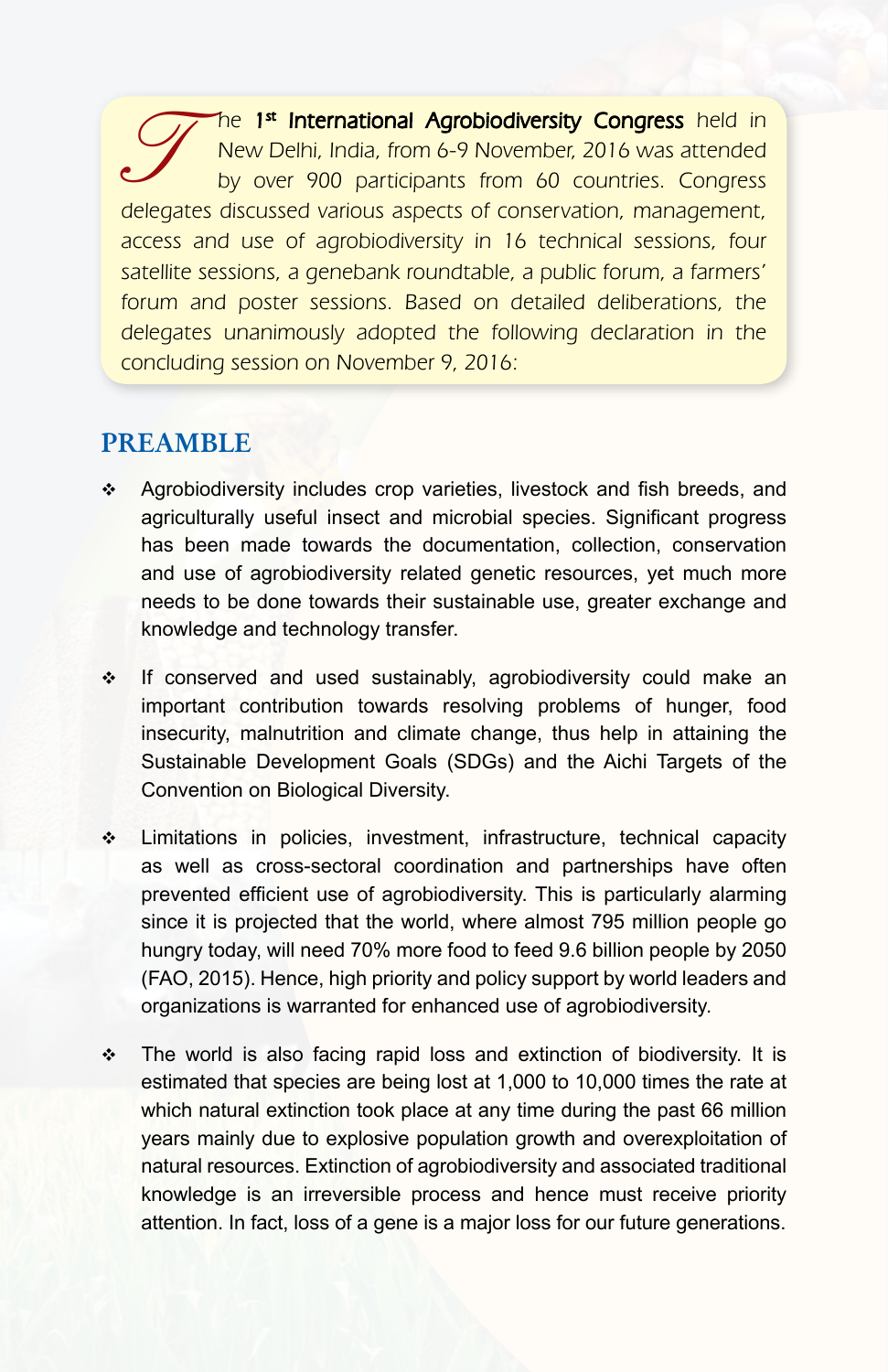## **DECLARATION**

- 1. We call upon nations to accord top priority to the shared vision of agrobiodiversity conservation and sustainable use towards achieving the Sustainable Development Goals (SDGs) and the Aichi Targets of the Convention on Biological Diversity addressing poverty alleviation, food, nutritional and health security, gender equity and global partnership.
- 2. We recognize the importance of traditional agrobiodiversity knowledge available with farm men and women, pastoralists, tribal and rural communities and its central role in the conservation and use for a food secure and climate resilient world. We, therefore, call upon countries to develop the necessary legal, institutional and funding mechanisms to catalyze their active participation.
- 3. We urge researchers and the policymakers to initiate, strengthen and promote complementary strategies to conserve agrobiodiversity through use, including greater emphasis on using crop wild relatives. We call for them to ensure a continuum between ex situ, in situ, on-farm, communitybased and other conservation methods with much greater and equal emphasis on each.
- 4. We propose that researchers employ modern technologies including, but not limited to, genomics, biotechnology, space, computational, and nano-technologies for genetic resources characterization, evaluation and trait discovery. The aim must be to achieve efficiency, equity, economy and environmental security through diversified agricultural production systems and landscapes.
- 5. We reemphasize the necessity of global exchange of plant, animal, aquatic, microbial and insect genetic resources to diversify agriculture as well as our food basket and to meet the ever-growing food and nutritional needs of all countries. To ensure this, nations need to be catalysed to adopt both multi-lateral (as envisaged in the International Treaty on Plant Genetic Resources for Food and Agriculture) and bilateral (as per the Nagoya Protocol) instruments to facilitate the exchange of genetic resources, while ensuring equitable access and benefit sharing opportunities.
- 6. Countries are also expected to harmonize their existing biosecurity systems, including phytosanitary and quarantine, and enhance their capacities to facilitate safe trans-boundary movement of germplasm.